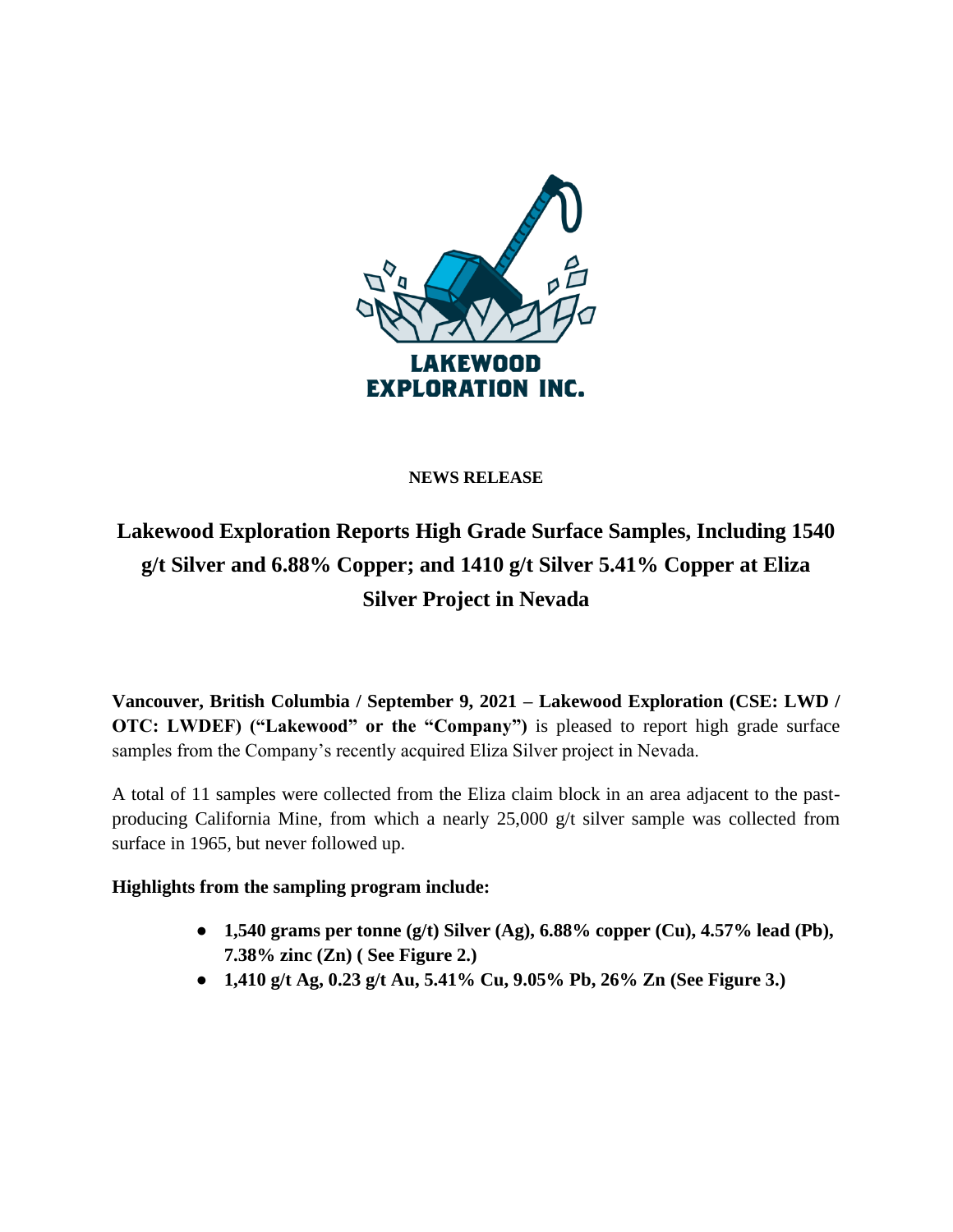| <b>SAMPLE</b>      | <b>Recyd Wt. Au</b> |        | Ag    | Сu    | Pb    | Zn     |
|--------------------|---------------------|--------|-------|-------|-------|--------|
| <b>DESCRIPTION</b> | kg                  | g/t    | g/t   | ℅     | ℅     | ℅      |
| <b>EZRO01</b>      | 1.6                 | 0.0328 | 0.076 | 0.001 | 0.000 | 0.002  |
| <b>EZRO02</b>      | 1.25                | 0.0052 | 0.076 | 0.009 | 0.000 | 0.024  |
| <b>EZR003</b>      | 0.5                 | 0.0026 | 0.023 | 0.000 | 0.000 | 0.001  |
| <b>EZR004</b>      | 0.5                 | 0.0006 | 0.015 | 0.000 | 0.000 | 0.001  |
| <b>EZRO05</b>      | 0.85                | 0.006  | 0.073 | 0.001 | 0.001 | 0.001  |
| <b>EZR006</b>      | 0.6                 | 0.0037 | 52.9  | 0.320 | 0.294 | 0.381  |
| <b>EZR007</b>      | 1.5                 | 0.0976 | 1540  | 6.880 | 4.570 | 7.380  |
| <b>EZR008</b>      | 1.15                | 0.226  | 1410  | 5.410 | 9.050 | 26.000 |
| <b>EZR009</b>      | 0.7                 | 0.0021 | 7.93  | 0.038 | 0.061 | 0.142  |
| <b>EZR010</b>      | 0.4                 | 0.0009 | 1.44  | 0.008 | 0.008 | 0.062  |
| <b>EZR011</b>      | 0.5                 | 0.0009 | 1.025 | 0.007 | 0.009 | 0.025  |

**Table 1. Complete Sample Table**



 **Figure 1. Area Map: Near Historic California mine.**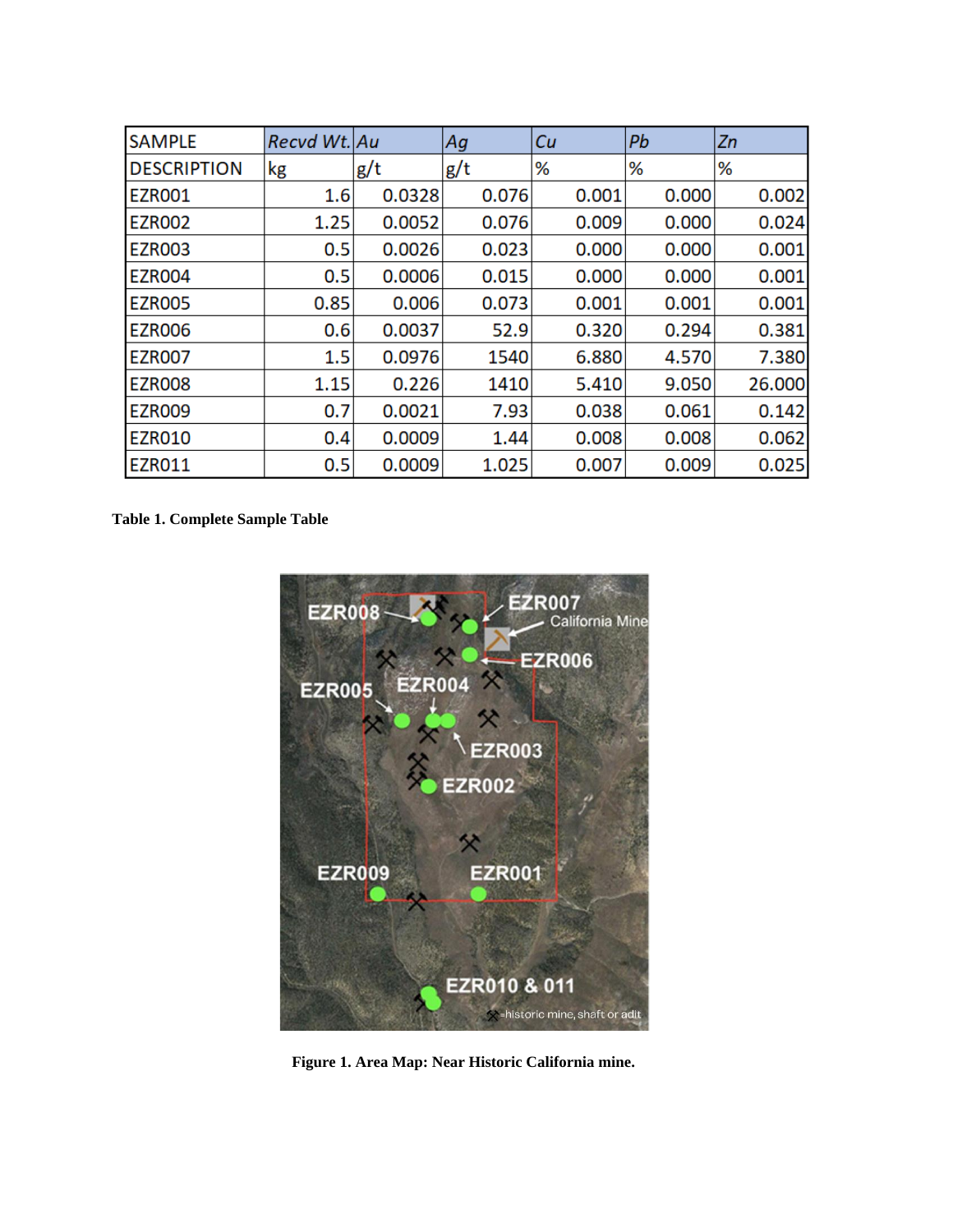



**Figure 2. Sample From Eliza Property ERZ 008 Figure 3. Sample from Eliza Property ERZ 007**

"We are very pleased with these initial results from our first field program at the newly acquired Eliza Project, which has never before been explored using modern exploration technology or approaches," stated President, Morgan Lekstrom. "To obtain excellent silver, copper, lead and zinc values from this initial sampling demonstrates the potential for significant mineralization across our property. We will use this information in addition to more detailed surface work, which is currently underway, to define drill targets later this year."

#### **Qualified Person**

Technical aspects of this press release have been reviewed and approved under the supervision of Philip Mulholland, P.Geo. Mr. Mulholland is a Qualified Person (QP) under National Instrument 43-101 Standards of Disclosure for Mineral Projects.

#### **About Lakewood Exploration Inc.**

Lakewood Exploration Inc. is a junior resource company advancing the past-producing Silver Strand Mine in the Coeur d'Alene Mining District in Idaho, USA, both the Eliza Silver Project and the Silverton Silver Mine in one of the world's most prolific mining jurisdictions in Nevada and the Lacy Gold Project in British Columbia, Canada. The Company is rapidly advancing towards an initial drill program at Silver Strand with the aim of defining a large silver resource within a belt that has produced more than 1.2 billion ounces of silver to-date. Geologic studies indicate that the Silver Strand Mine is hosted by the Revett formation, suggesting the potential for significant down dip extensions as demonstrated by other major mines in the district. Previous operators were solely interested in developing the known shallow mineralization, with the mine's lowest level extending only 90 meters below surface. Lakewood